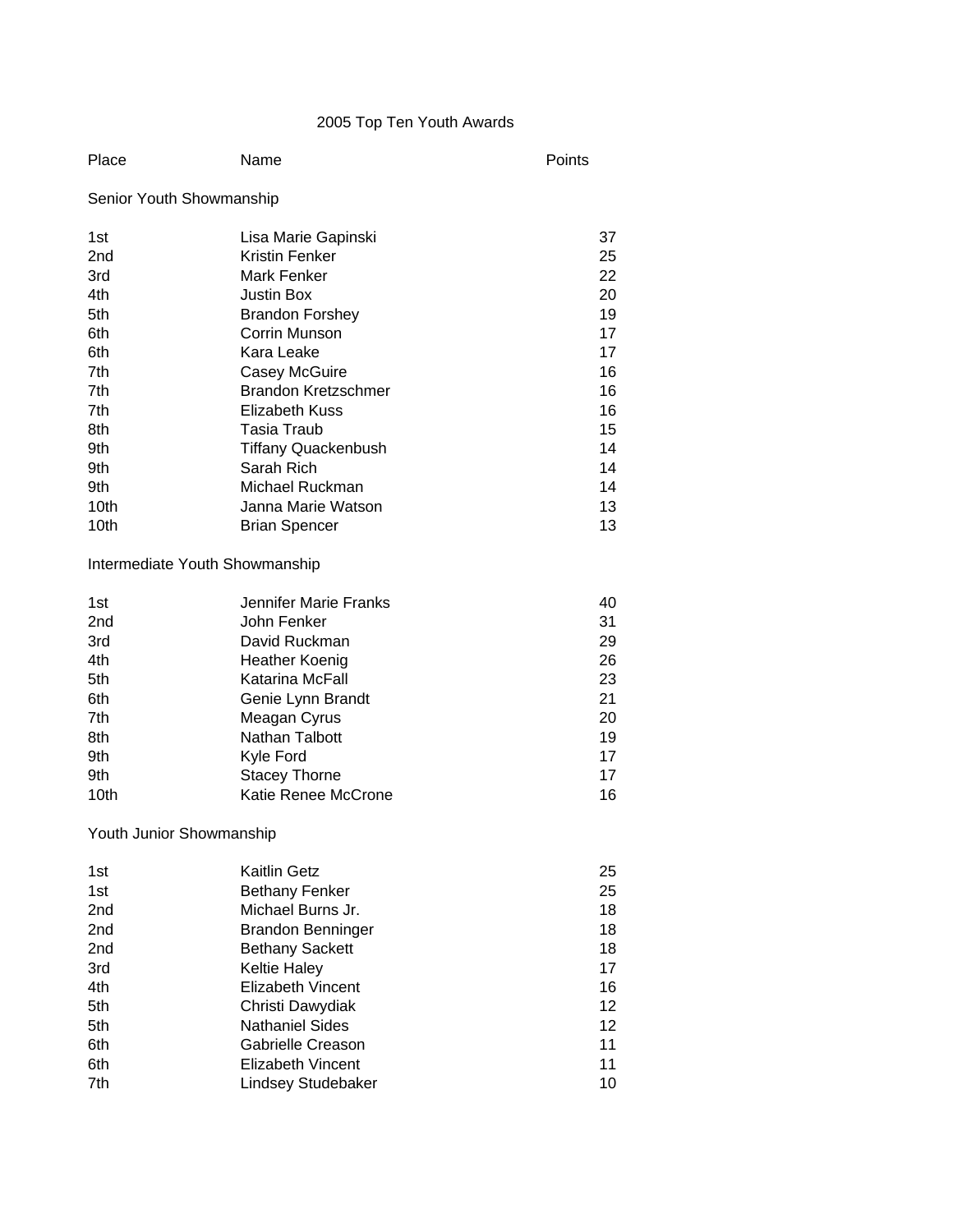## Senior Youth Obstacle

| 1st             | Janna Marie Watson         | 38 |
|-----------------|----------------------------|----|
| 2 <sub>nd</sub> | Kristin Fenker             | 34 |
| 3rd             | <b>Brandon Kretzschmer</b> | 30 |
| 3rd             | <b>Brady Forshey</b>       | 30 |
| 4th             | Paula Harman               | 26 |
| 5th             | Justin Box                 | 23 |
| 6th             | <b>Kaly Ditsler</b>        | 19 |
| 6th             | Tasia Traub                | 19 |
| 7th             | <b>Sheree Friedel</b>      | 18 |
| 7th             | Kari DeMaster              | 18 |
| 7th             | Kelsey Amidon              | 18 |
| 7th             | Sarah Aly                  | 18 |
| 8th             | Kirk Polivka               | 17 |
| 8th             | Mark Fenker                | 17 |
| 9th             | <b>Brandon Forshey</b>     | 16 |
| 10th            | <b>Brian Spencer</b>       | 15 |
| 10th            | Hannah Lechlitner          | 15 |

Intermediate Youth Obstacle

| Heather Koenig        | 47 |
|-----------------------|----|
| Meagan Cyrus          | 44 |
| Jennifer Marie Franks | 41 |
| Elijah Wilson         | 40 |
| Kati Renee McCrone    | 32 |
| Genie Lynn Brandt     | 31 |
| David Ruckman         | 31 |
| Caitlin Colburn       | 22 |
| Katarina McFall       | 21 |
| <b>Emily Talbott</b>  | 21 |
| Katarina McFall       | 21 |
| Nathan Talbott        | 20 |
| Shelby E. Swain       | 20 |
| Reece Polivka         | 20 |
| Zachary Eskay Zins    | 19 |
|                       |    |

Youth Junior Obstacle

| 1st             | Gabrielle Creason       | 28 |
|-----------------|-------------------------|----|
| 2 <sub>nd</sub> | Kaitlin Getz            | 25 |
| 3rd             | Victoria Ruemenapp      | 20 |
| 4th             | <b>Bethany Fenker</b>   | 19 |
| 5th             | <b>Keltie Haley</b>     | 18 |
| 6th             | <b>Ezekiel Walker</b>   | 17 |
| 7th             | Colby Bodkin            | 16 |
| 7th             | Bridger Zadina          | 16 |
| 8th             | <b>Nathaniel Sides</b>  | 12 |
| 8th             | Brittany Haughley       | 12 |
| 8th             | <b>Bethany Syzemore</b> | 12 |
| 9th             | <b>Walter Dawydiak</b>  | 11 |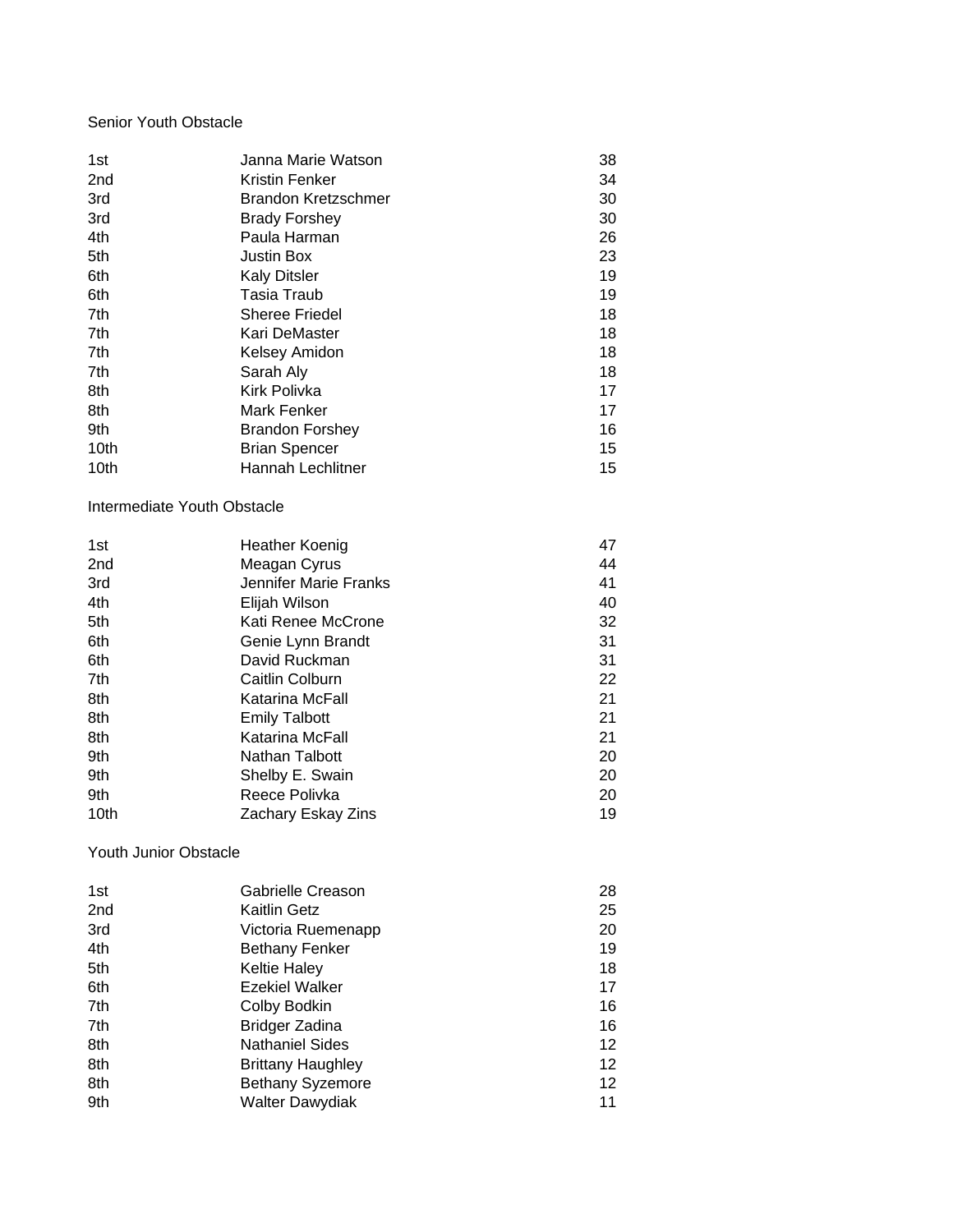| 10th<br>10th<br>10th<br>10th                                                             | Sarah Wooters<br><b>Brian Benninger</b><br>Mariah Munson<br>Briana Jensen                                                                                                                                                                                             | 10<br>10<br>10<br>10                                                       |
|------------------------------------------------------------------------------------------|-----------------------------------------------------------------------------------------------------------------------------------------------------------------------------------------------------------------------------------------------------------------------|----------------------------------------------------------------------------|
| <b>Youth Senior Public Relations</b>                                                     |                                                                                                                                                                                                                                                                       |                                                                            |
| 1st<br>2 <sub>nd</sub><br>3rd<br>4th<br>5th<br>6th<br>7th<br>8th<br>8th<br>9th<br>9th    | Janna Maria Watson<br><b>Kristin Fenker</b><br><b>Brandon Kretzschmer</b><br><b>Justin Box</b><br><b>Brandon Forshey</b><br>Mark Fenker<br><b>Kaly Ditsler</b><br><b>Brady Forshey</b><br><b>Sheree Friedel</b><br>Sarah Aly<br>Casey McGuire                         | 46<br>35<br>33<br>27<br>24<br>22<br>21<br>18<br>18<br>16<br>16             |
| 10th                                                                                     | Lindsay Toraason                                                                                                                                                                                                                                                      | 15                                                                         |
| Youth Junior Alpaca Public Relations                                                     |                                                                                                                                                                                                                                                                       |                                                                            |
| 1st<br>2nd                                                                               | Christine Lyzen<br>Derek Hezoucky                                                                                                                                                                                                                                     | $\overline{\mathbf{c}}$<br>$\mathbf{1}$                                    |
| Youth Senior Alpaca Public Relations                                                     |                                                                                                                                                                                                                                                                       |                                                                            |
| 1st<br>2nd<br>3rd<br>3rd                                                                 | <b>Brady Forshey</b><br><b>Brandon Forshey</b><br>Joshua Doran<br>Michael Doran                                                                                                                                                                                       | 6<br>4<br>1<br>1                                                           |
| Youth Intermediate Public Relations                                                      |                                                                                                                                                                                                                                                                       |                                                                            |
| 1st<br>2nd<br>3rd<br>3rd<br>3rd<br>4th<br>5th<br>6th<br>6th<br>7th<br>8th<br>9th<br>10th | <b>Jennifer Marie Franks</b><br>Katie Renee McCrone<br>John Fenker<br>David Ruckman<br>Genie Lynn Brandt<br>Elijah Wilson<br>Christopher Koenig<br><b>Heather Koenig</b><br><b>Marshall Rutledge</b><br>Olivia Simpson<br>Nathan Talbott<br>Meagan Cyrus<br>Kyle Ford | 54<br>38<br>36<br>36<br>36<br>32<br>26<br>21<br>21<br>19<br>18<br>17<br>16 |
| Youth Junior Public Relations                                                            |                                                                                                                                                                                                                                                                       |                                                                            |
|                                                                                          | レヘシロー                                                                                                                                                                                                                                                                 | າ                                                                          |

| 1st             | <b>Kaitlin Getz</b>     |    |
|-----------------|-------------------------|----|
| 2 <sub>nd</sub> | <b>Brittany Haughey</b> | 25 |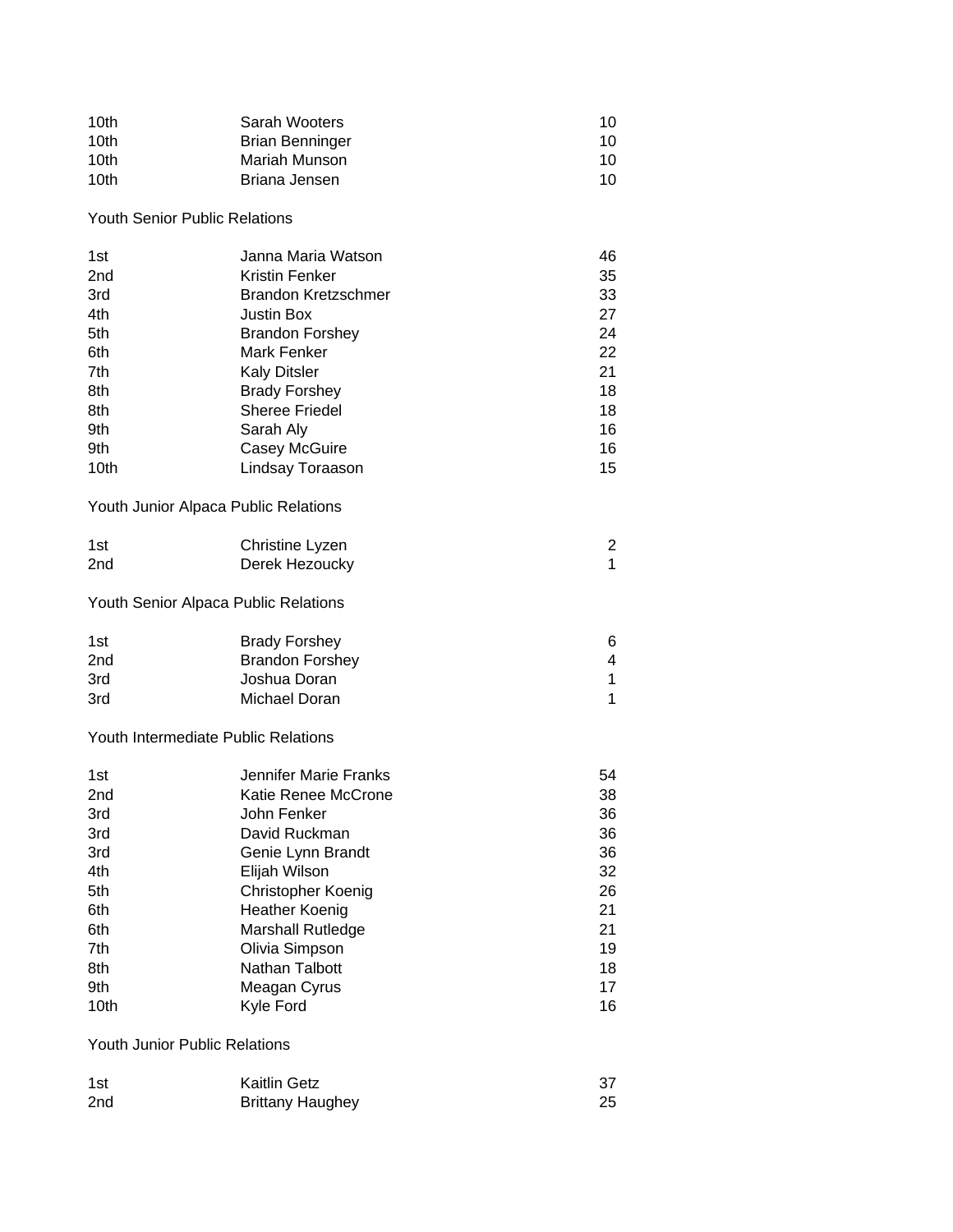| 3rd  | Colby Bodkin            | 24              |
|------|-------------------------|-----------------|
| 4th  | Victoria Ruemenapp      | 22              |
| 5th  | <b>Bethany Fenker</b>   | 16              |
| 6th  | <b>Nathaniel Sides</b>  | 14              |
| 6th  | Keegan Traub            | 14              |
| 7th  | <b>Bethany Syzemore</b> | 13              |
| 8th  | <b>Bethany Sackett</b>  | 12 <sup>°</sup> |
| 8th  | <b>Keltie Haley</b>     | 12              |
| 8th  | <b>Emily Vooris</b>     | 12 <sub>2</sub> |
| 8th  | Gabrielle Creason       | 12 <sup>°</sup> |
| 9th  | Jeffery Ruemenapp       | 10              |
| 10th | <b>Taylor Norris</b>    | 9               |
| 10th | <b>Michael Burns</b>    | 9               |
| 10th | Christi Dawydiak        | 9               |
| 10th | Griffin Young           | 9               |

#### Youth Senior Pack

| 1st             | Janna Marie Watson       | 38 |
|-----------------|--------------------------|----|
| 2 <sub>nd</sub> | Kristin Fenker           | 27 |
| 3rd             | Paula Harman             | 26 |
| 4th             | Mark Fenker              | 25 |
| 5th             | <b>Justin Box</b>        | 24 |
| 6th             | <b>Brandon Forshey</b>   | 23 |
| 7th             | Hannah Lichlitner        | 20 |
| 8th             | Katie Vollmer            | 15 |
| 8th             | <b>Casey McGuire</b>     | 15 |
| 9th             | Tara Munson              | 14 |
| 9th             | <b>Anthony Sylvester</b> | 14 |
| 9th             | <b>Brady Forshey</b>     | 14 |
| 10th            | Lindsay Toraason         | 13 |

### Youth Intermediate Pack

| 1st  | Jennifer Marie Franks | 38 |
|------|-----------------------|----|
| 2nd  | Nathan Talbott        | 36 |
| 3rd  | Elijah Wilson         | 28 |
| 3rd  | <b>Heather Koenig</b> | 28 |
| 4th  | John Fenker           | 27 |
| 5th  | Meagan Cyrus          | 25 |
| 6th  | David Ruckman         | 24 |
| 6th  | Erin Vollmer          | 24 |
| 7th  | Genie Lynn Brandt     | 23 |
| 8th  | Melissa Quackenbush   | 20 |
| 9th  | <b>Emily Talbott</b>  | 19 |
| 10th | Cassie Routh          | 18 |

### Youth Junior Pack

| 1st             | <b>Bethany Fenker</b>  | 26 |
|-----------------|------------------------|----|
| 2 <sub>nd</sub> | Kaitlin Getz           | 23 |
| 3rd             | <b>Bethany Sackett</b> | 19 |